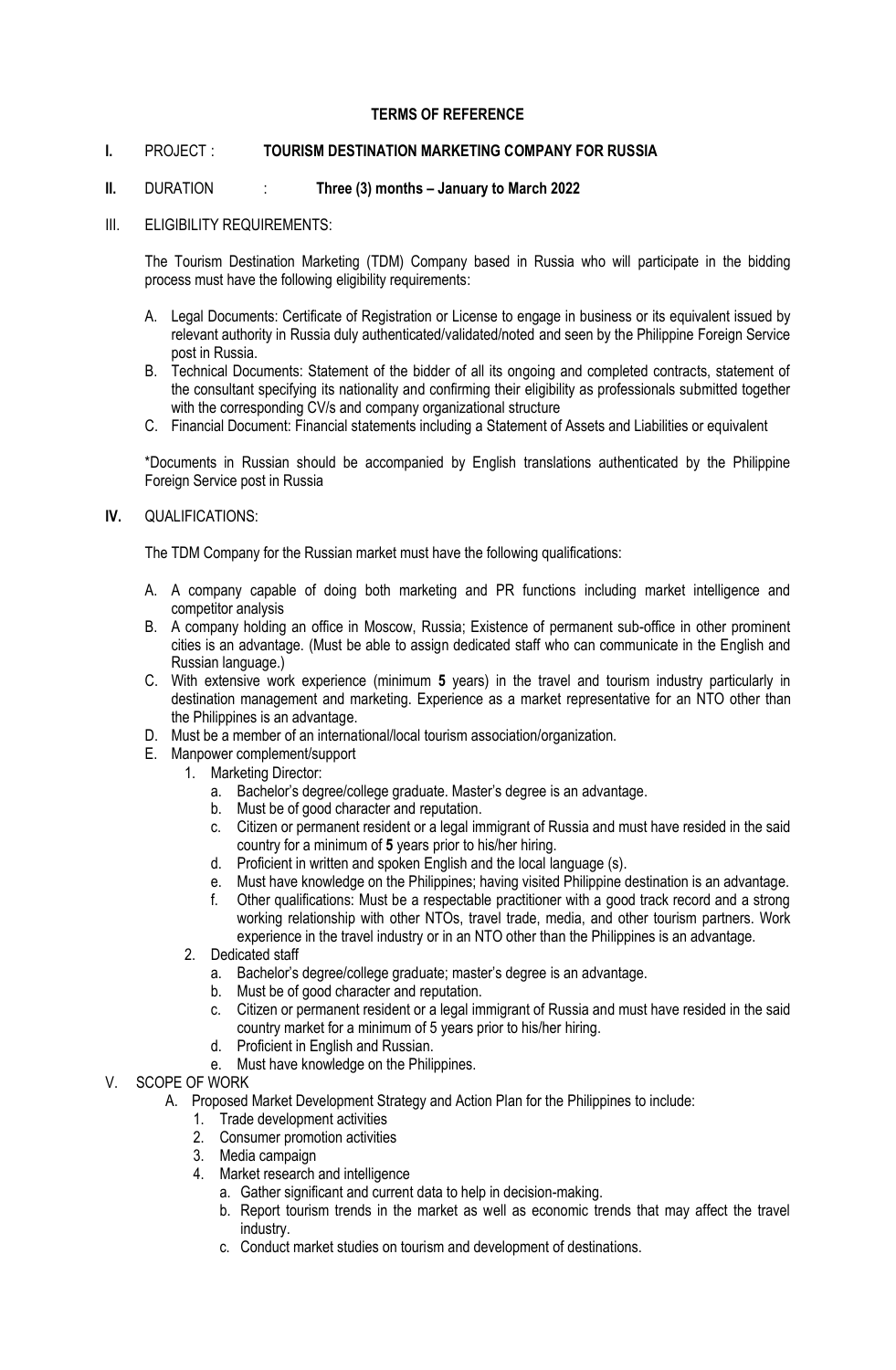- d. Make recommendations on other tourism matters including tourism investment.
- 5. Measurement of Return on Investment (ROI) measurement system for all activities conducted/engaged in Russia
	- a. Identification of an ROI measurement system for all activities
	- b. Setting of targets for the ROI measurement system identified
	- c. Analysis of effectiveness of activities implemented
- 6. Other activities, aside from those already mentioned above that would be effective for raising awareness on the Philippines in Russia
- 7. Other activities that may be prescribed by the DOT
- B. Market Representation to include representing the DOT in activities related to image enhancement and tourism development, and in other activities organized by the Philippine foreign post.

# VI. DELIVERABLES

- A. Market development strategy and action plan to include annual market development plan, financial plan, media plan, and possible contingency plans.
	- 1. Trade Development Activities to include undertaking:
		- a. Philippine tourism seminars such as workshops on new developments and on investment opportunities, Philippine specialist programs, on-line/web-based workshops.
		- b. Sales/business mission(s)/road show(s)/product presentation(s) in Russia to include destination workshops to enhance and offer in-depth knowledge of destinations as a tool for effective selling.
		- c. Travel trade fair(s) participation and travel exhibitions that would provide increased exposure of the Philippines in the market including other travel trade-related events like one-on-one business meetings/travel exchange with travel stakeholders.
		- d. Travel trade familiarization trip(s) that showcase new and established destinations that are ready and could provide the travel experience suited for cash market.
		- e. Sales calls/presentations to tour operators, travel agencies (and front liners), and general travel trade, corporates, and other travel industry partners for the production of more tour packages to the country or to generate more sale of tour packages and/or increase market knowledge and equip sales people with in-depth know-how of the destinations.
		- f. Joint-promotional activities with private sector on destination presentations, frontliner/sales team workshops, consumer activities, etc.
	- 2. Consumer Promotion and Activation to include organizing/participating in:
		- a. Consumer fair(s) and other similar exhibits that would reach out to consumers and travelers such as wedding fairs, language (English as a Second language) fairs, and education fairs.
		- b. Consumer activation activities like in-store promotions and mall promotions, cross-promo activities or joint promo activities with consumer products directly or indirectly related to travel.
		- c. Innovative consumer branding activities like in-cinema promotions and branding, moviepremieres promo and branding, beauty contest/talent search events, and tie-ups with consumer products manufacturers/stores like apparel stores, energy drinks, etc.
		- d. Media familiarization trip(s) for photographers/writers/bloggers/vloggers as well as special media tie-ups with consumer magazines like Vogue, Cosmopolitan, etc.
		- e. Media Plan with data on mileage and press releases distributed in Russia per month.
	- 3. Market Research and Intelligence
		- a. Report on significant and current data to generate useful information to help in decisionmaking to include up-to-date market data base and trade contacts
		- b. Report on current tourism trends as well as economic trends that may affect travel industry in general as well as travel patterns and decision to travel
		- c. Market studies on tourism and development of destinations
		- d. Tourism investment opportunity activities to include participating in activities/tie-ups with other government agencies and private sector
	- 4. Monthly reports to include:
		- a. Identified Return on Investment (ROI) measurement system for activities conducted/engaged during each month of contract
		- b. Targets and accomplishments for activities conducted/engaged
		- c. Analysis of effectiveness of activities conducted/engaged
		- d. Weekly Market Bulletin containing updates on COVID-19 and accomplishments